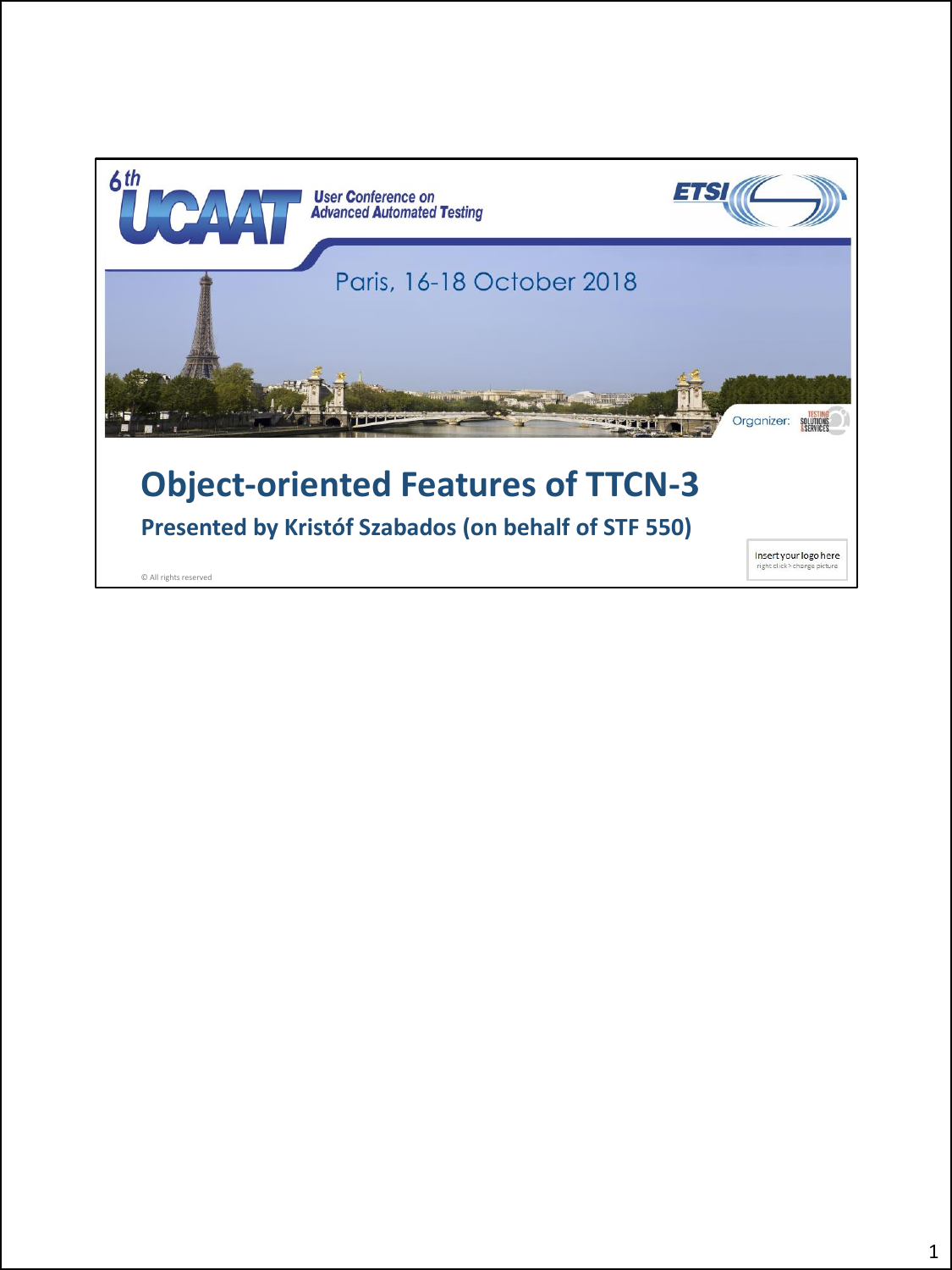

Support for more and more complex test systems is not a new challenge for TTCN-3.

It is quite interesting to look at TTCN-3 from a specific point of view, that of handling complexity. The very first version of TTCN-3 was create to handle the new complexities of testing modern systems, for example when several test components need to run parallelly and in a concerted way to properly test. Than came component extension …. Information hiding … etc

First version

http://www.etsi.org/deliver/etsi\_es/201800\_201899/20187301/01.00.10\_50/es\_20187301v010010m.pdf 3.1.1: https://www.etsi.org/deliver/etsi\_es/201800\_201899/20187301/03.01.01\_60/es\_20187301v030101p.pdf 4.5.1: http://www.etsi.org/deliver/etsi\_es/201800\_201899/20187301/04.05.01\_60/es\_20187301v040501p.pdf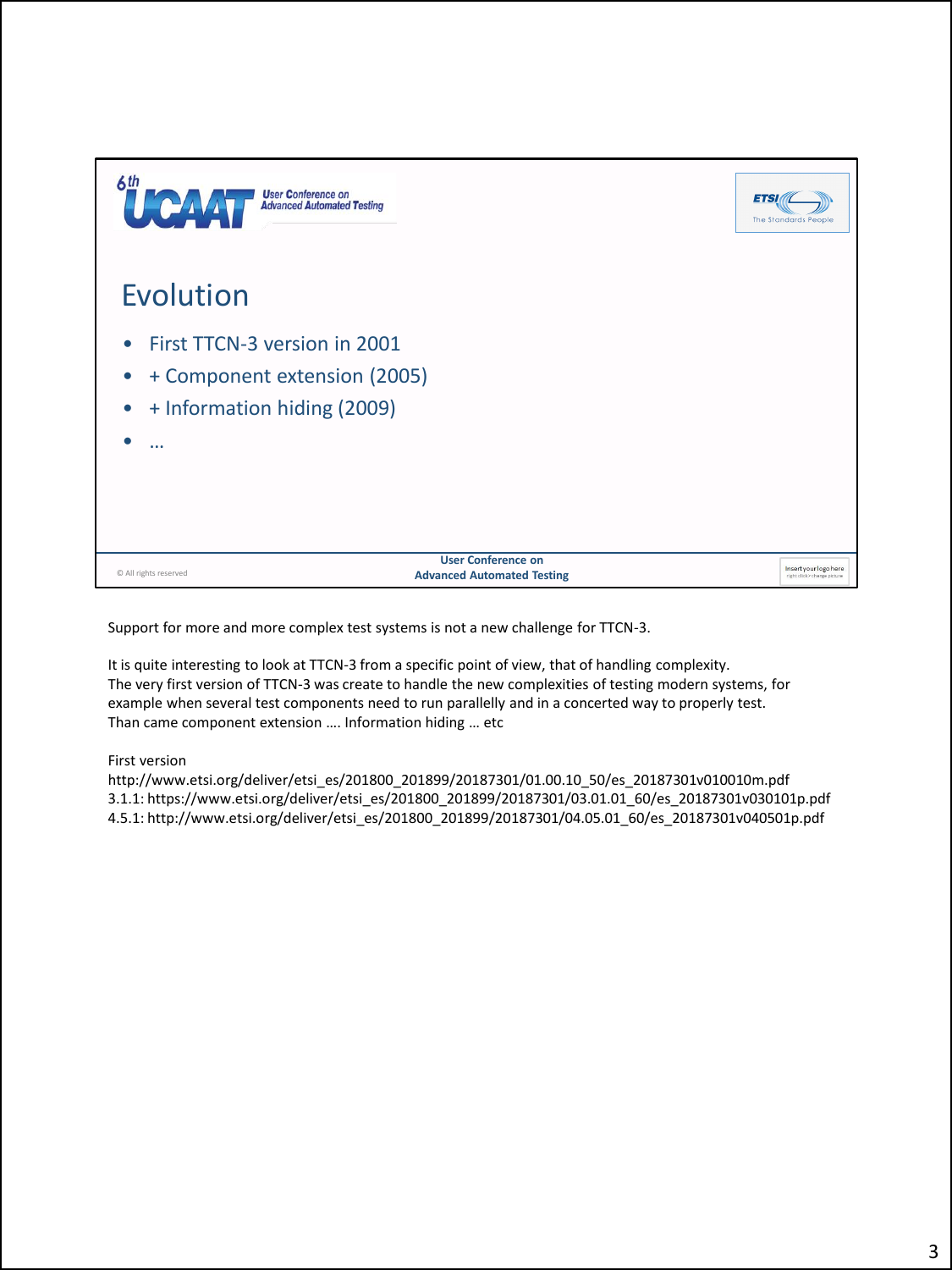

And some of the most important features of the new additions to and extensions of the language were also meant to further help with addressing complexity.

First version

http://www.etsi.org/deliver/etsi\_es/201800\_201899/20187301/01.00.10\_50/es\_20187301v010010m.pdf 3.1.1: https://www.etsi.org/deliver/etsi\_es/201800\_201899/20187301/03.01.01\_60/es\_20187301v030101p.pdf 4.5.1: http://www.etsi.org/deliver/etsi\_es/201800\_201899/20187301/04.05.01\_60/es\_20187301v040501p.pdf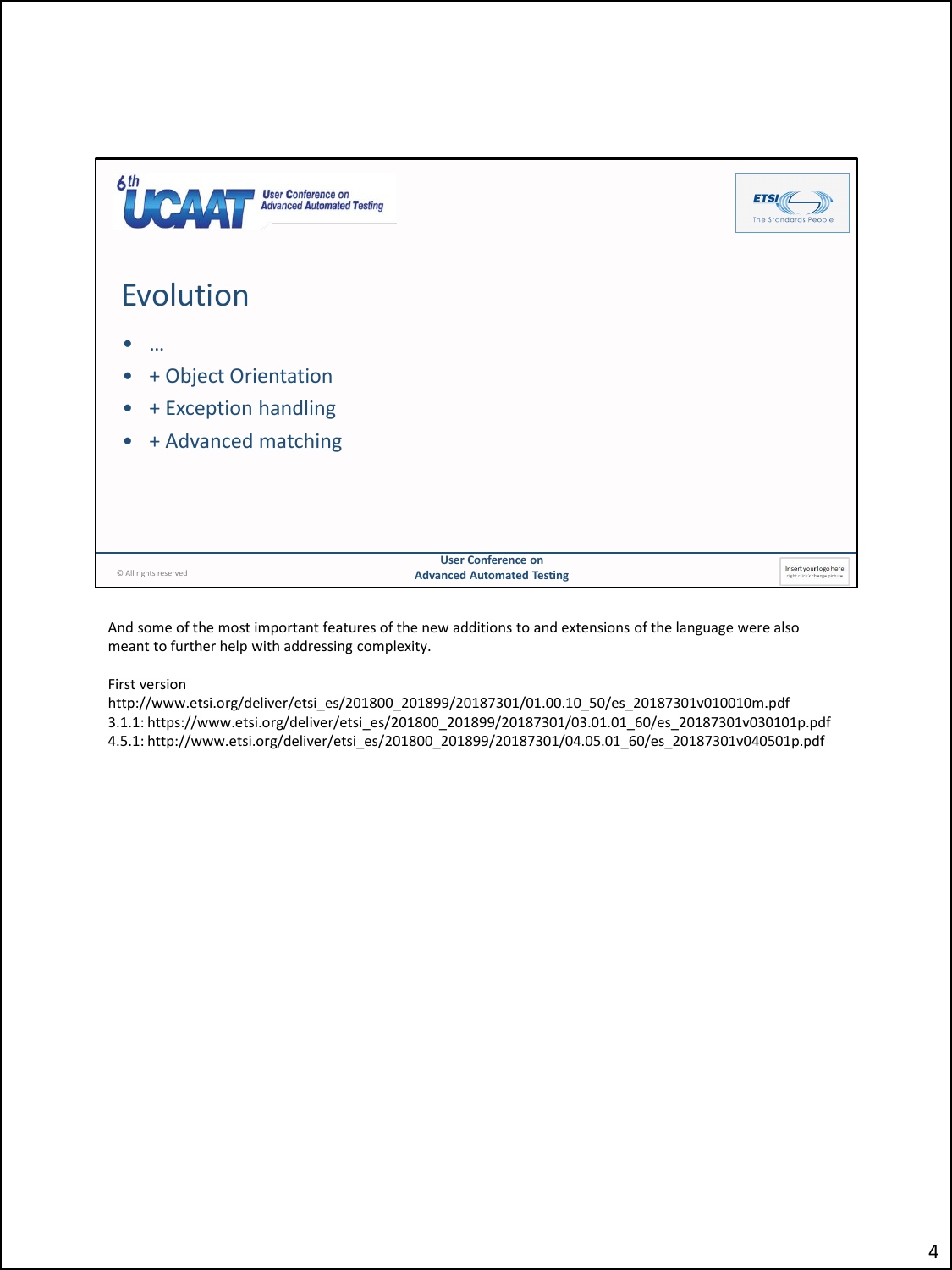| <sup>6th</sup> CAAT<br><b>User Conference on<br/>Advanced Automated Testing</b> |                                                                | <b>ETSI</b><br>The Standards People                  |
|---------------------------------------------------------------------------------|----------------------------------------------------------------|------------------------------------------------------|
| Why?                                                                            |                                                                |                                                      |
|                                                                                 |                                                                |                                                      |
|                                                                                 |                                                                |                                                      |
| © All rights reserved                                                           | <b>User Conference on</b><br><b>Advanced Automated Testing</b> | Insert your logo here<br>right click> change picture |

Why did we need to extend TTCN-3 with Object-oriented features?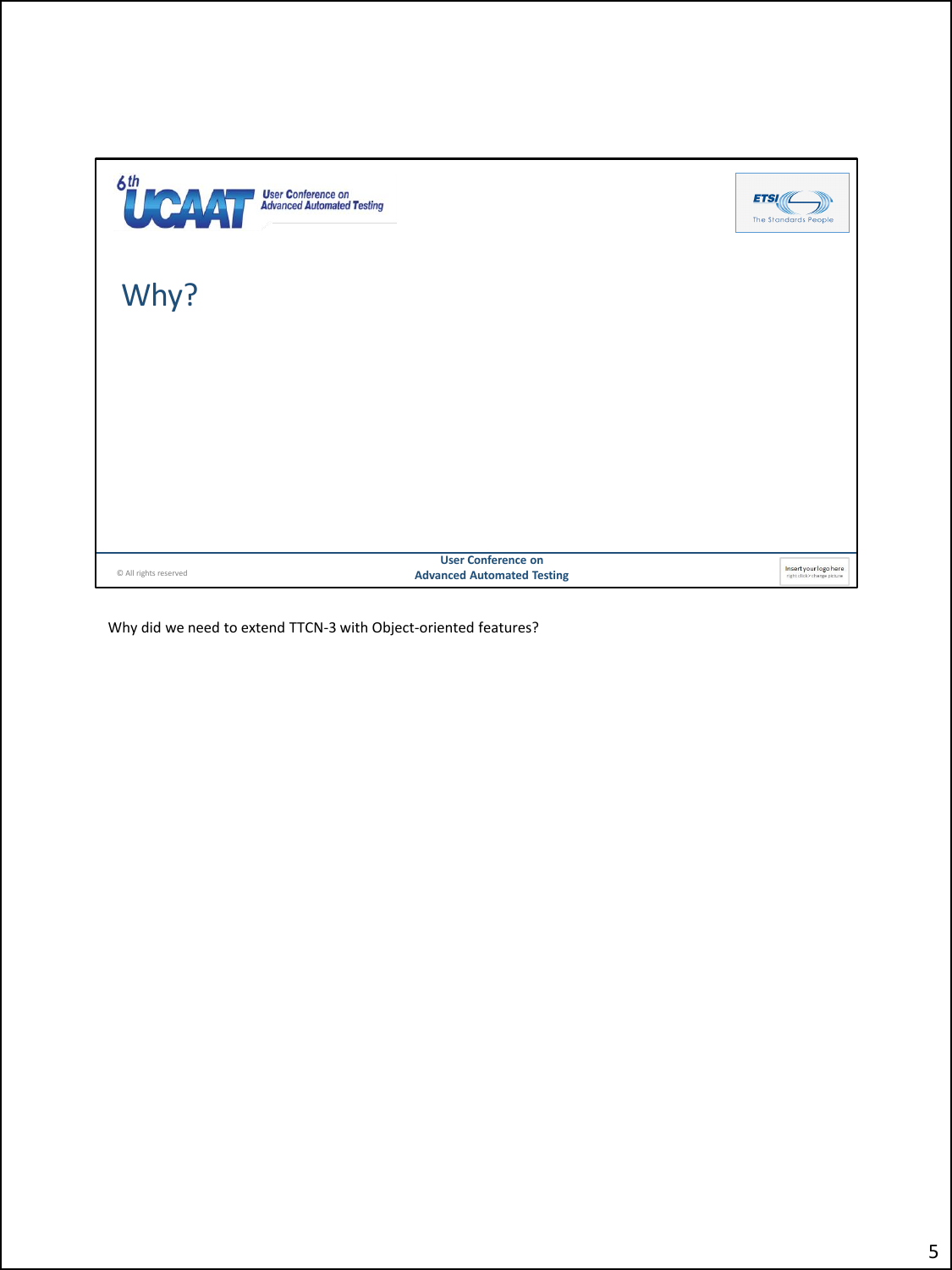

Test are getting bigger + more and more complex !

This is the architecture of a test system. The points are TTCN-3 and ASN.1 modules. The lines are import statements connecting the modules.

This network contains small world and scale-free properties.

If we select any 2 nodes, the shortest path between them will contain at most 5 other nodes. The distribution of the connection follows the power law. Just like the Internet, the human brain and software systems.

At the scale of tests we have nowadays, maintainability and software quality become important questions. (otherwise development will not be able to keep up)

Related publication:

K. Szabados, Structural Analysis of Large TTCN-3 Projects in proceedings of: Testing of Software and Communication Systems, 21st IFIP WG 6.1 International Conference, TESTCOM 2009 and 9th International Workshop, FATES 2009, Eindhoven, The Netherlands, November 2-4, 2009.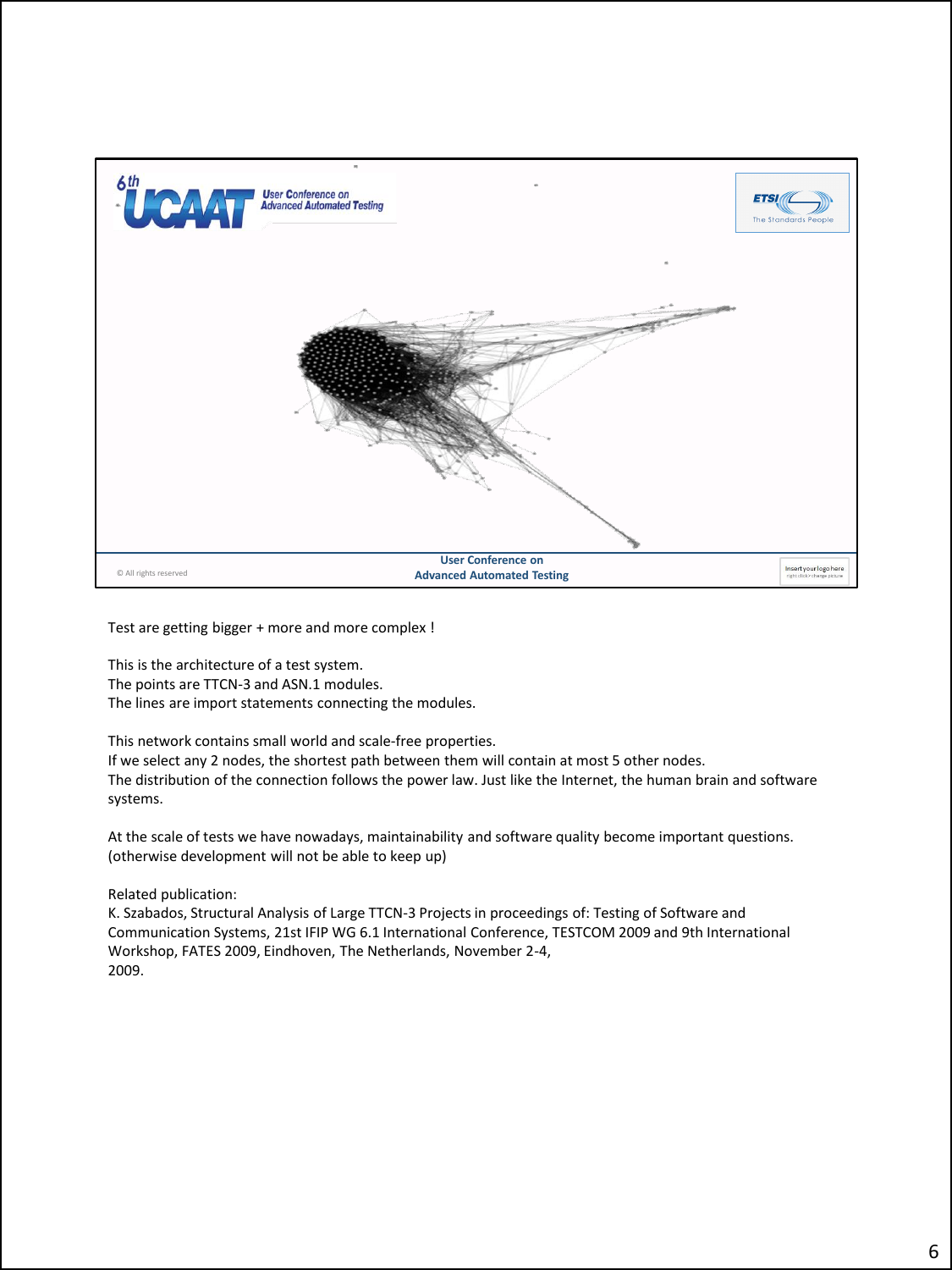| 6th                                                                                                                   | <b>User Conference on</b><br><b>Advanced Automated Testing</b> | ETSI<br><b>The Standards People</b>                  |
|-----------------------------------------------------------------------------------------------------------------------|----------------------------------------------------------------|------------------------------------------------------|
| <b>Object Orientation</b>                                                                                             |                                                                |                                                      |
| [public   private]<br>Identifier [extends Identifier]<br>[runsOnSpec] [systemSpec] [mtcSpec]<br>"{" {ClassMember} "}" | type [external] class [@final   @abstract]                     |                                                      |
| [finally StatementBlock]                                                                                              |                                                                |                                                      |
| © All rights reserved                                                                                                 | <b>User Conference on</b><br><b>Advanced Automated Testing</b> | Insert your logo here<br>right click> change picture |

A new language extension … with quite a lot to unpack here. I will go through some of the features using examples.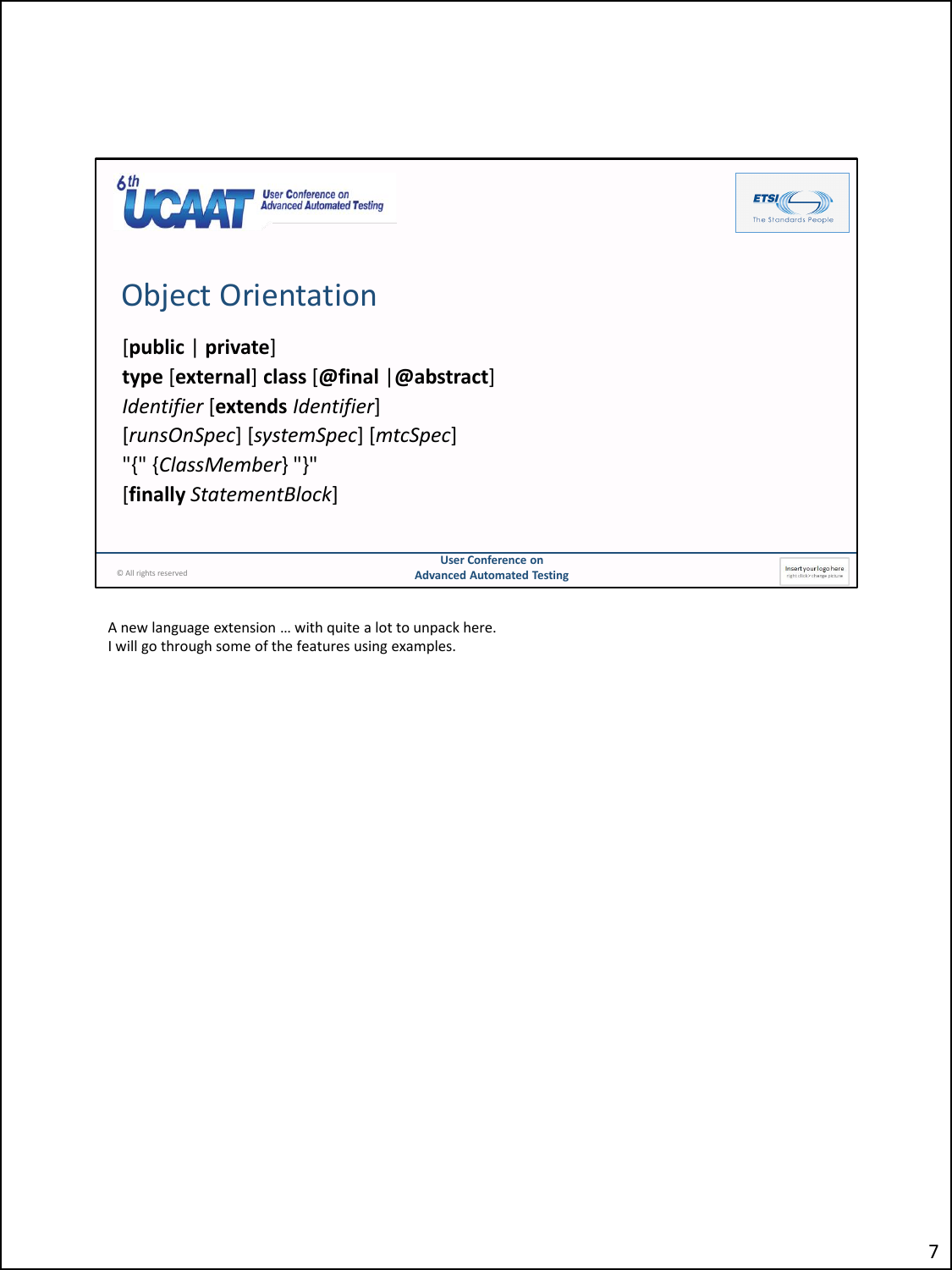| 6th<br>HE PAV             | <b>User Conference on</b><br><b>Advanced Automated Testing</b>                                              | <b>ETS</b><br><b>The Standards People</b>            |
|---------------------------|-------------------------------------------------------------------------------------------------------------|------------------------------------------------------|
| <b>Class example</b>      |                                                                                                             |                                                      |
| type class MyClass {<br>} | const integer $a := 2$ ;<br><b>function</b> doSomething (integer $a := 3$ ) {<br>$log(a)$ ;<br>log(this.a); |                                                      |
| C All rights reserved     | <b>User Conference on</b><br><b>Advanced Automated Testing</b>                                              | Insert your logo here<br>right click> change picture |

Classes appear as type and as expected from other OO programming languages can contain both members and functions.

This way it will be possible to organize the source code in a way where data and the functions operating on it are kept together.

In the example: First log logs 3, the second 2.

As present in the example this.a can be used to access a member that has the same name as a formal parameter.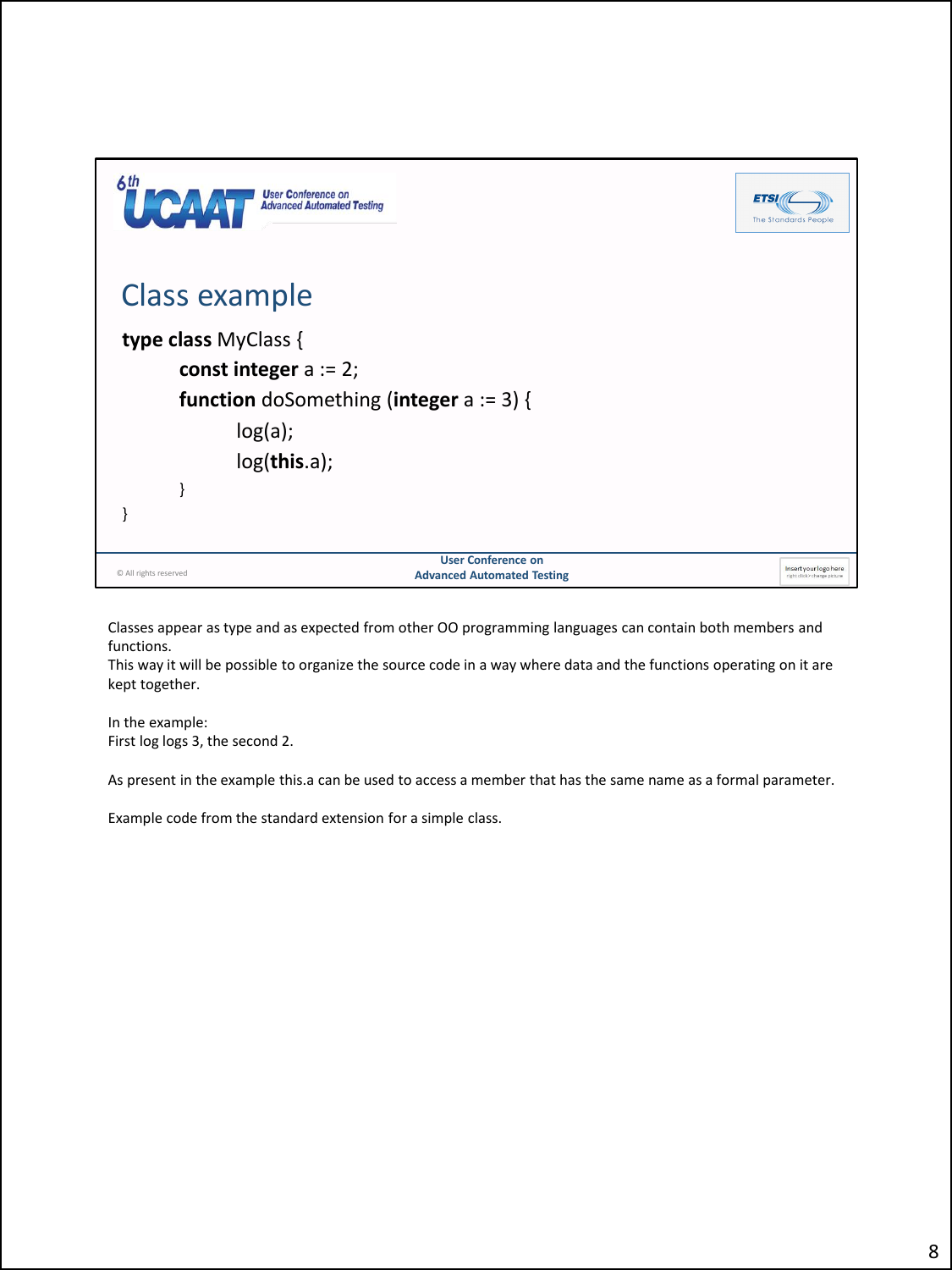| 6th<br>HO A           | <b>User Conference on</b><br><b>Advanced Automated Testing</b> | <b>ETS</b><br><b>The Standards People</b>            |
|-----------------------|----------------------------------------------------------------|------------------------------------------------------|
| <b>Visibility</b>     |                                                                |                                                      |
| type class MyClass {  |                                                                |                                                      |
|                       | <b>private const integer</b> $a := 2$ ;                        |                                                      |
|                       | <b>function</b> doSomething (integer $a := 3$ ) {              |                                                      |
|                       | $log(a)$ ;                                                     |                                                      |
|                       | log(this.a);                                                   |                                                      |
|                       |                                                                |                                                      |
|                       |                                                                |                                                      |
| © All rights reserved | <b>User Conference on</b><br><b>Advanced Automated Testing</b> | Insert your logo here<br>right click> change picture |

Members can have visibility.

Private members can only be accessed directly by members of the class itself.

Providing support for fine-grained information hiding.

In the example: First log logs 3, the second 2.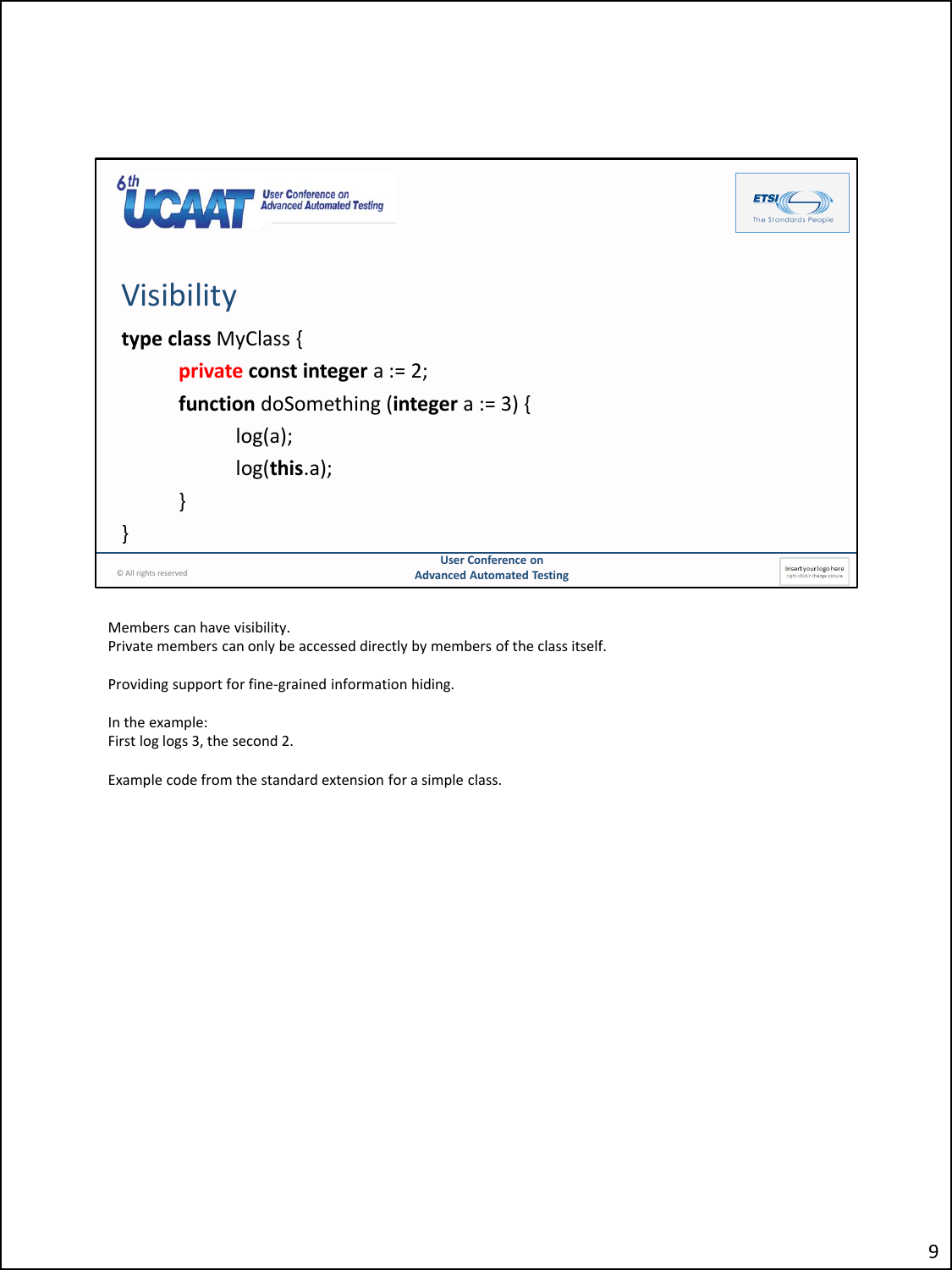

Classes can form a single inheritance hierarchy. That is each class can have zero or one other class it extends. (zero extensions means extending the root class type object) The extended class is called the superclass, the extending class is the subclass.

In the example: First log logs 3, the second log causes an error as it can not use the private member of it superclass.

Methods can be overridden, but not overloaded !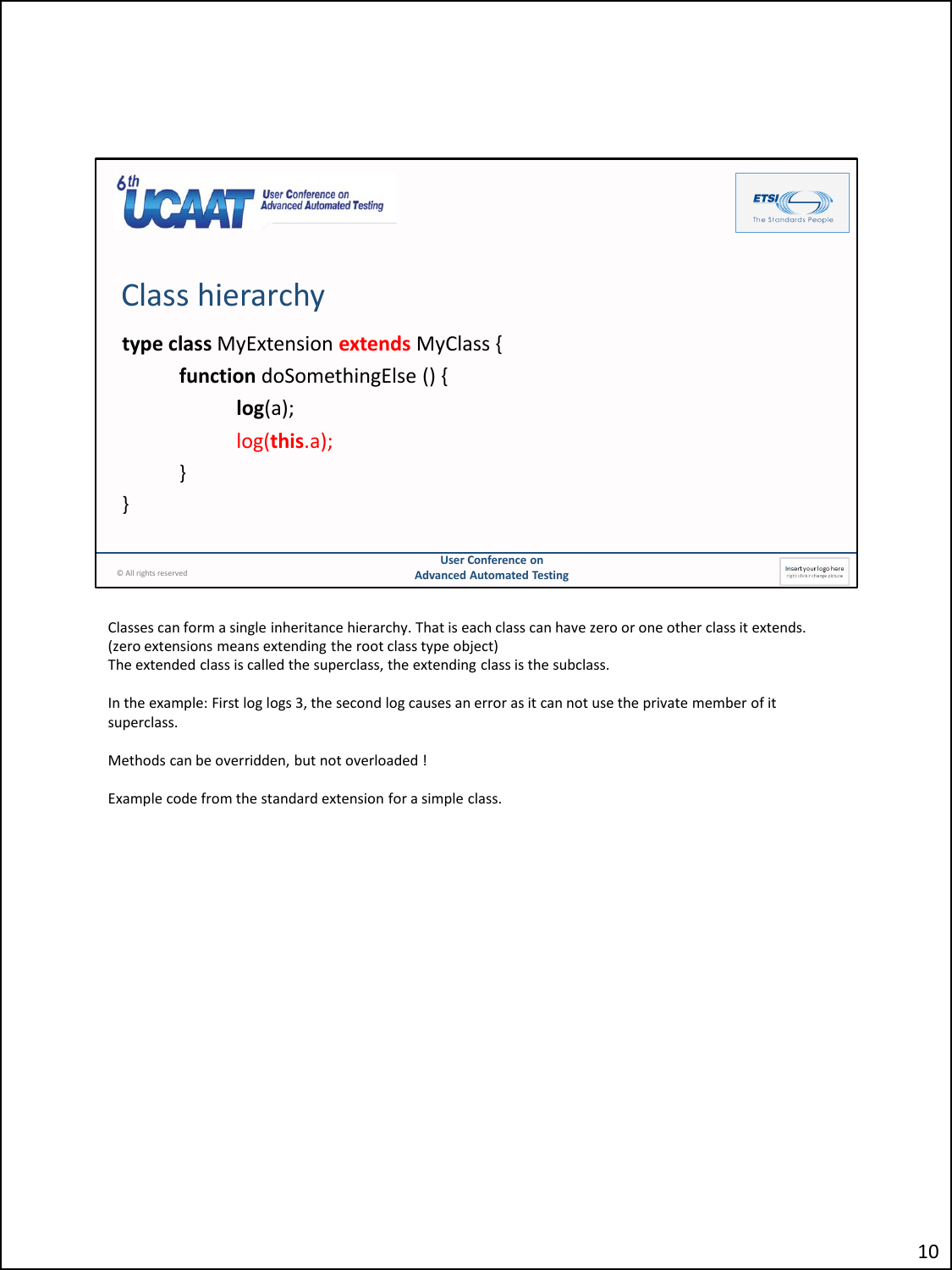

Final classes can not be subclassed.

This is good way, to protect one's library from being extended.

In the example: The log logs 3 (for the default value of the parameter).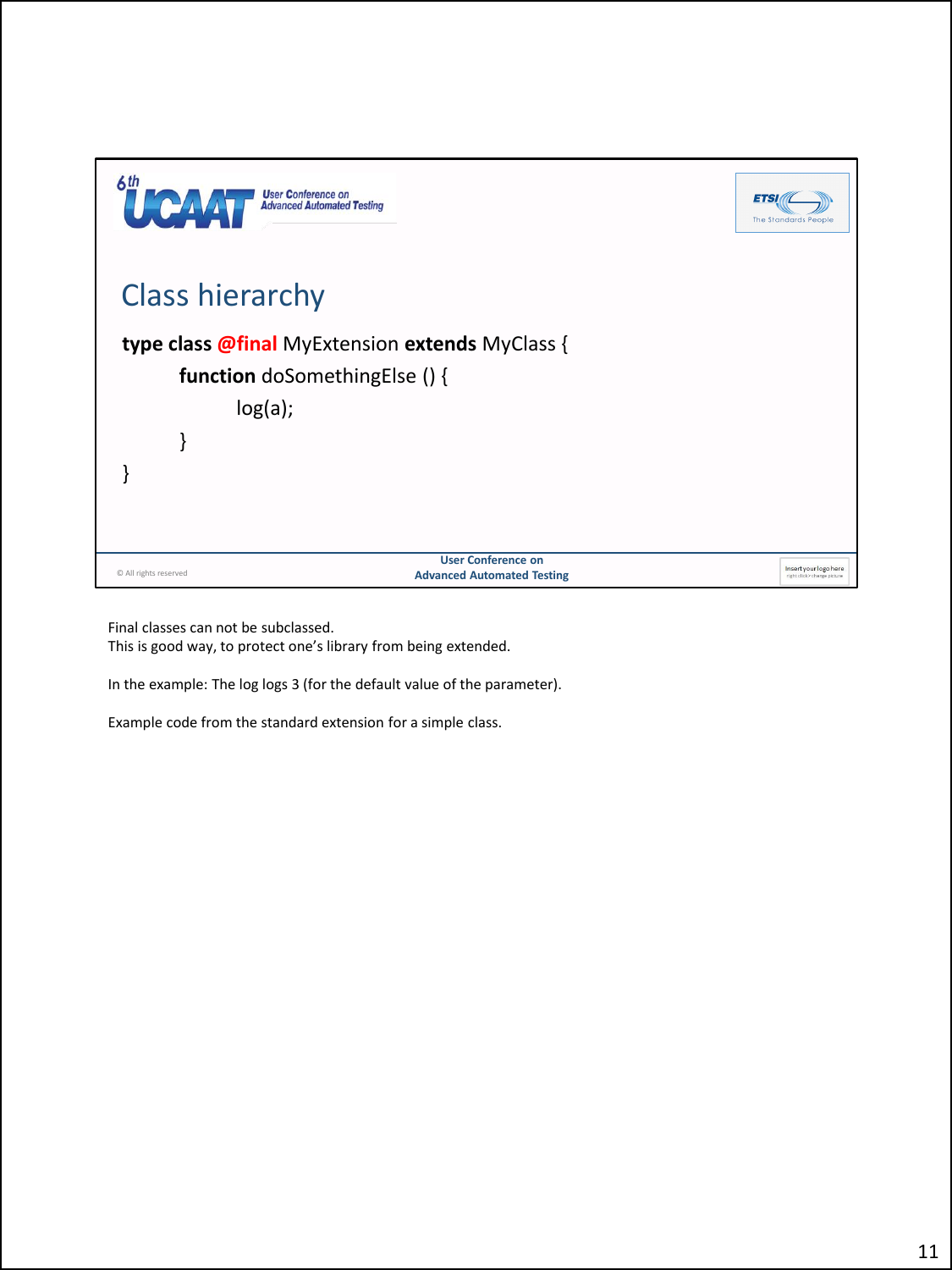

External classes are a way to connect efficiently implemented external libraries, to TTCN-3 internal usage. Method calls to objects of external classes are delegated via the platform adapter to the corresponding method of the external class.

And represented inside TTCN-3 with an object of this class, allowing the checking for the proper usage of it's member functions in TTCN-3 code.

This feature can enable the usage of efficient external collection within TTCN-3. But please note, when using external feature, the usual testing related benefits of TTCN-3 are not available (for example safe termination is not guaranteed if the external library runs into a stack overflow error)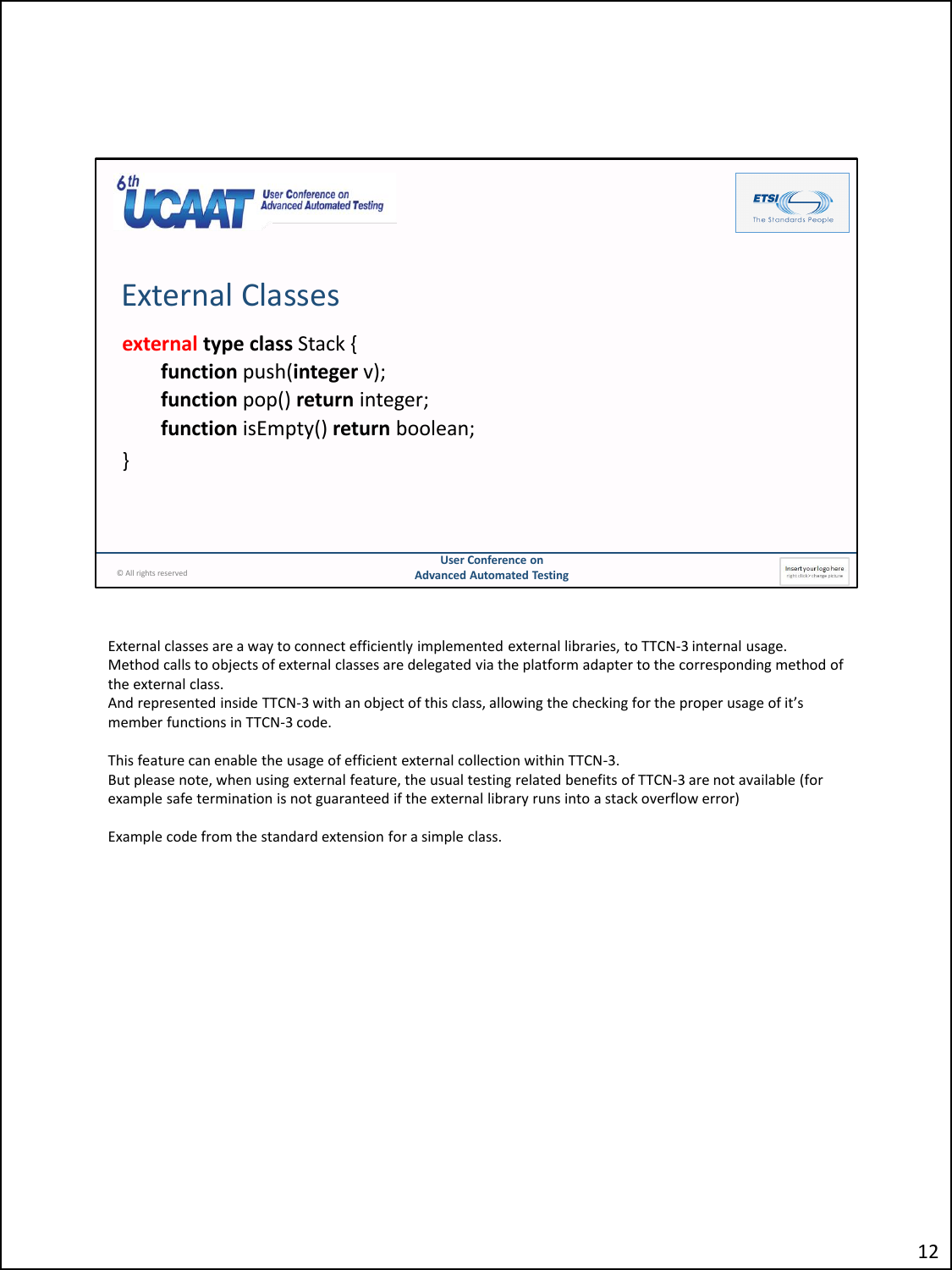| 6th<br>$\prod_{i=1}^{n} \mathbf{e}^{\mathbf{1}}$ | <b>User Conference on</b><br><b>Advanced Automated Testing</b>           | <b>ETS</b><br><b>The Standards People</b>            |
|--------------------------------------------------|--------------------------------------------------------------------------|------------------------------------------------------|
| <b>Abstract classes</b>                          |                                                                          |                                                      |
|                                                  | type class @abstract MyExtension {<br>function @abstract doSomething (); |                                                      |
| © All rights reserved                            | <b>User Conference on</b><br><b>Advanced Automated Testing</b>           | Insert your logo here<br>right click> change picture |

Abstract classes can contains abstract member functions. Non-abstract classes are not allowed to contain abstract functions. All abstract functions need to be defined by all non-abstract subclasses.

This allows library writers to write their functionalities on an abstract level, and the user to fill in the actual type in her own test code.

For example: the library only needs to know that the objects of this class can log themselves using a "logme" function … but it is up to the user of the library to provide the actual implementation of how her objects should log themselves.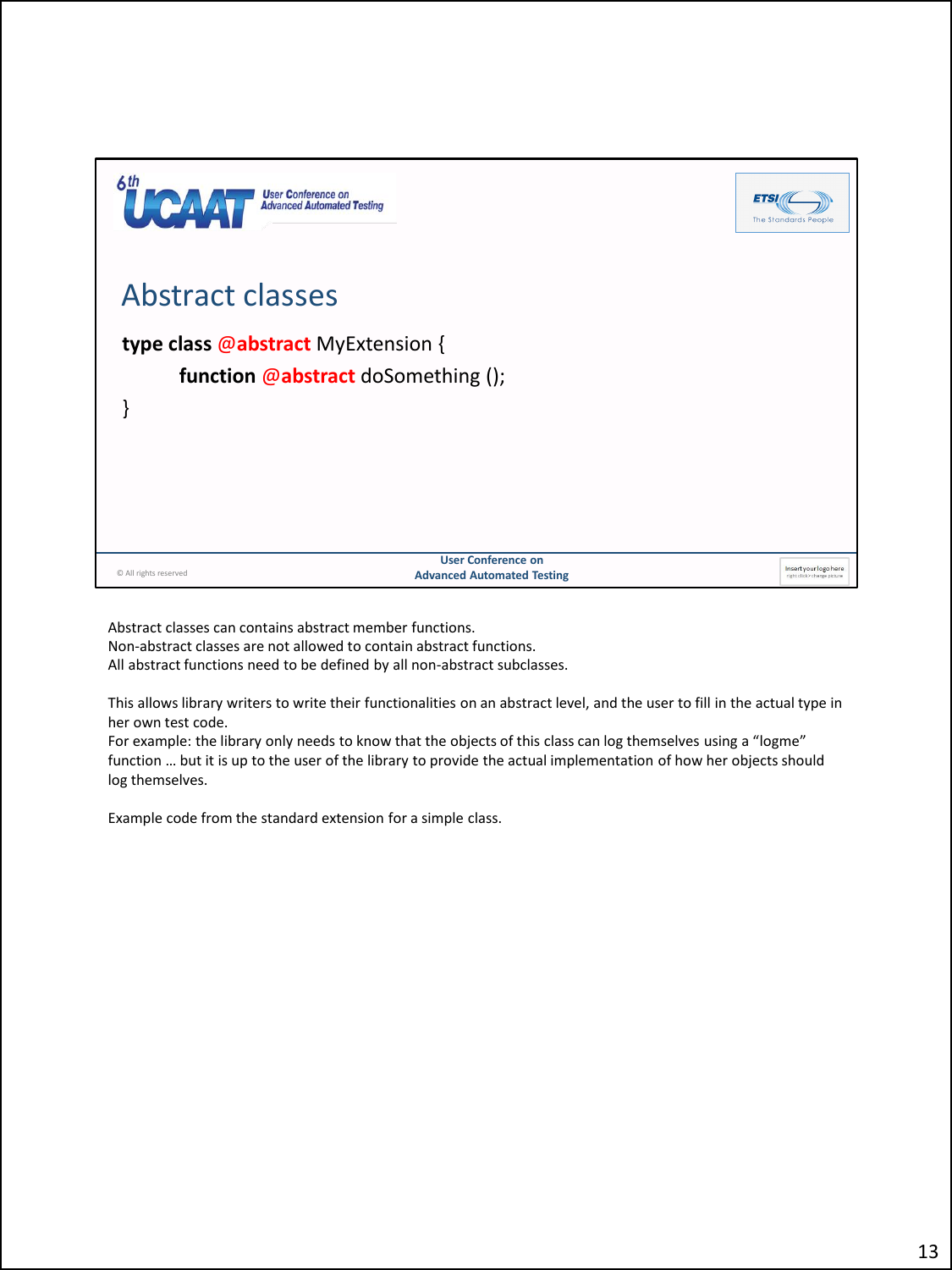

Classes can have runs on, mtc and system clauses, which restrict the component context that is allowed to create objects of that class.

Member functions of a class with runs on, mtc or system clauses shall not have their own clauses, but inherit them from their class.

And objects of such classes can only be created in functions that run on the described components.

In the example: The member function doSomething inherits the runs on, mtc and system clauses of the class.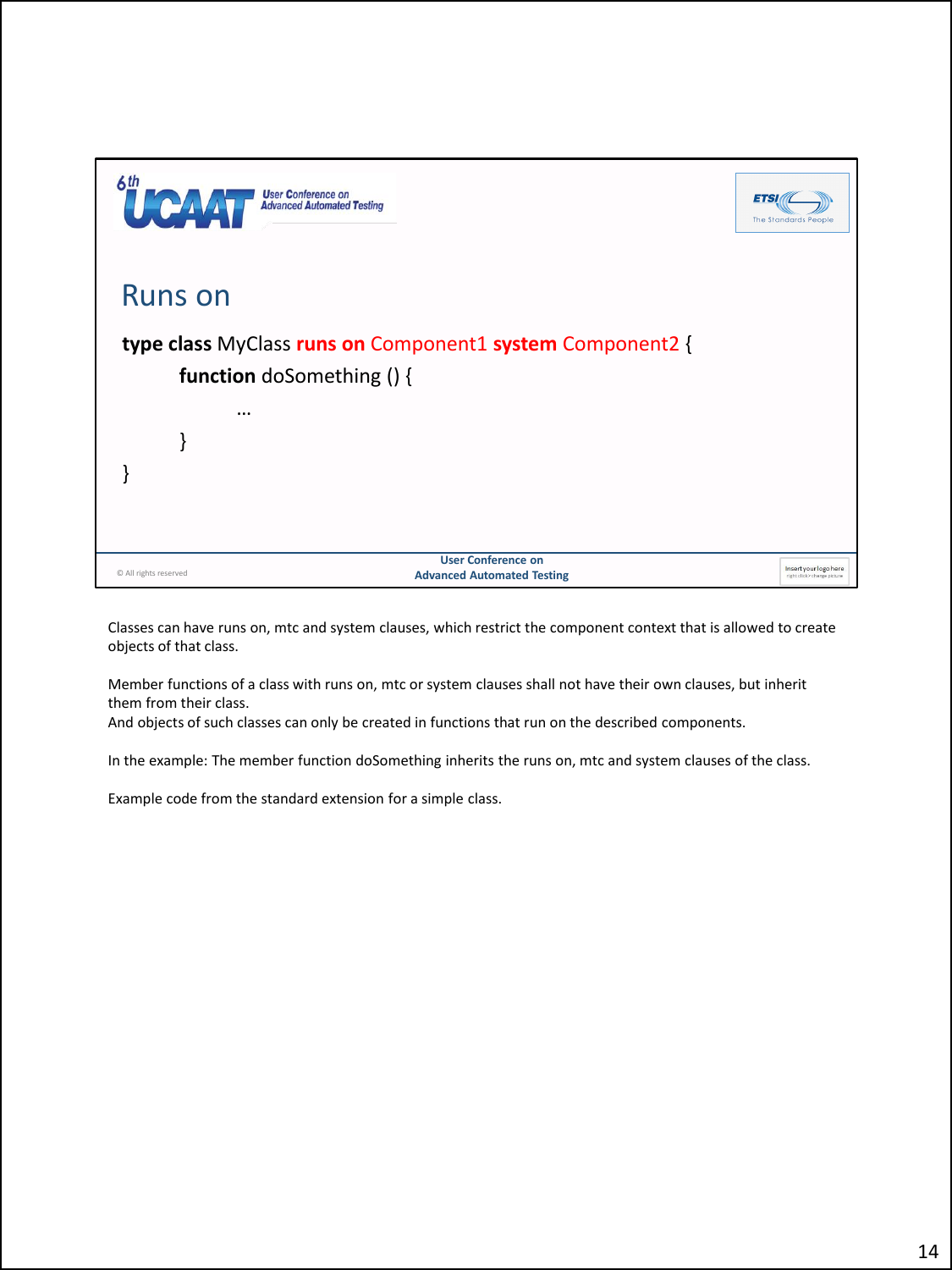| 6th<br><b>User Conference on</b><br>HF C<br><b>Advanced Automated Testing</b> |                                                                | <b>ETSI</b><br><b>The Standards People</b>           |
|-------------------------------------------------------------------------------|----------------------------------------------------------------|------------------------------------------------------|
| Dynamic class discrimination                                                  |                                                                |                                                      |
| type class B extends $A \{\}$                                                 |                                                                |                                                      |
| $\cdots$                                                                      |                                                                |                                                      |
| var $A v_a := B \cdot \text{create}()$ ;                                      |                                                                |                                                      |
| select class $(v_a)$ {                                                        |                                                                |                                                      |
| <b>case</b> (B) $\{  \}$                                                      |                                                                |                                                      |
| <b>case</b> (A) $\{  \}$                                                      |                                                                |                                                      |
|                                                                               |                                                                |                                                      |
| C All rights reserved                                                         | <b>User Conference on</b><br><b>Advanced Automated Testing</b> | Insert your logo here<br>right click> change picture |

An object of a class can be created with the .create() function, which will invoke the constructor of the class (having the name "create")

It is possible to branch the execution of the code based on the dynamic class of the object.

In the example: case (B) will be selected as v\_a has B as dynamic type (and A for static type)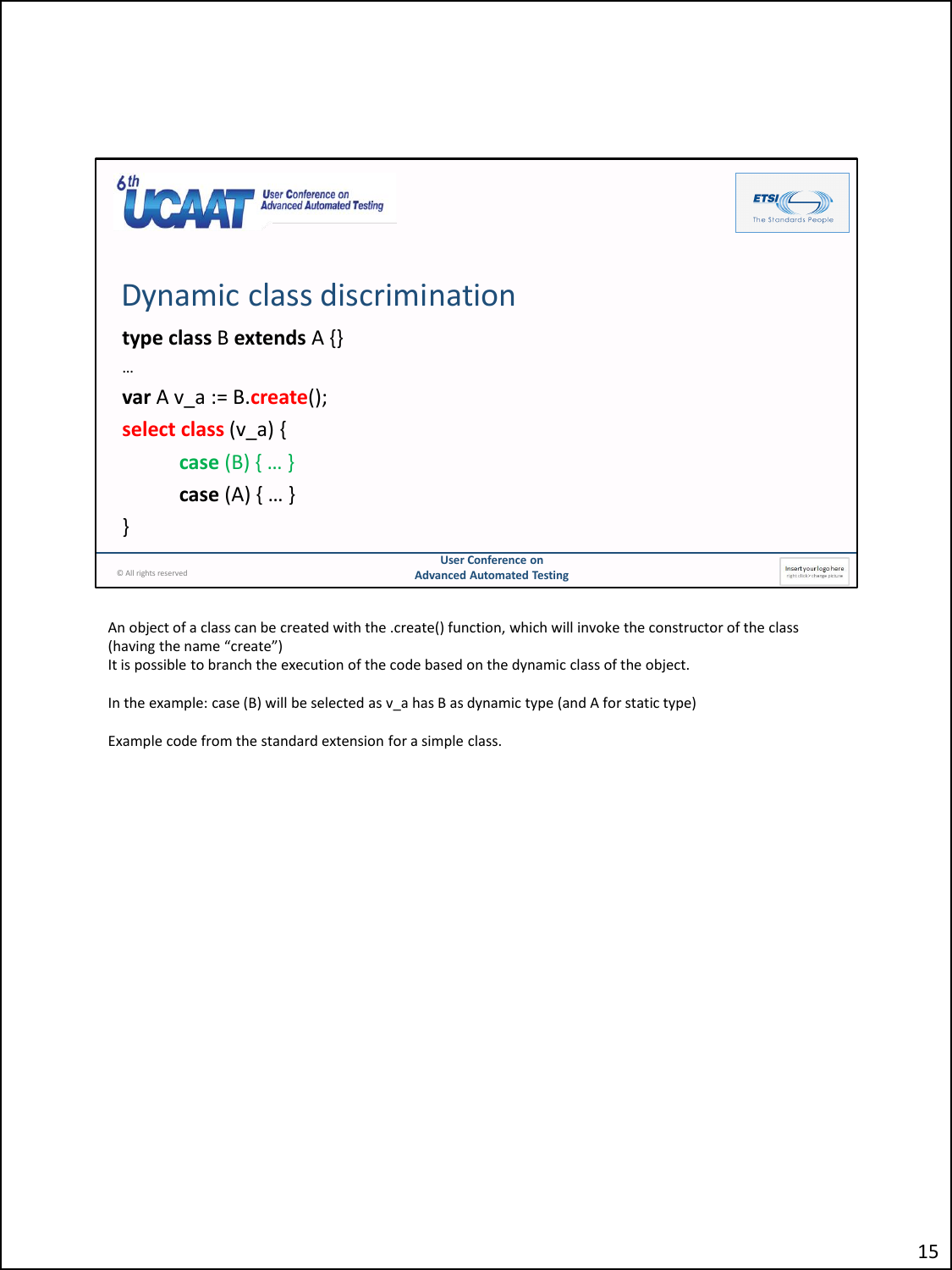

Dynamic class discrimination + casting

In the example: v\_a will be cast to type B before assigned to v\_b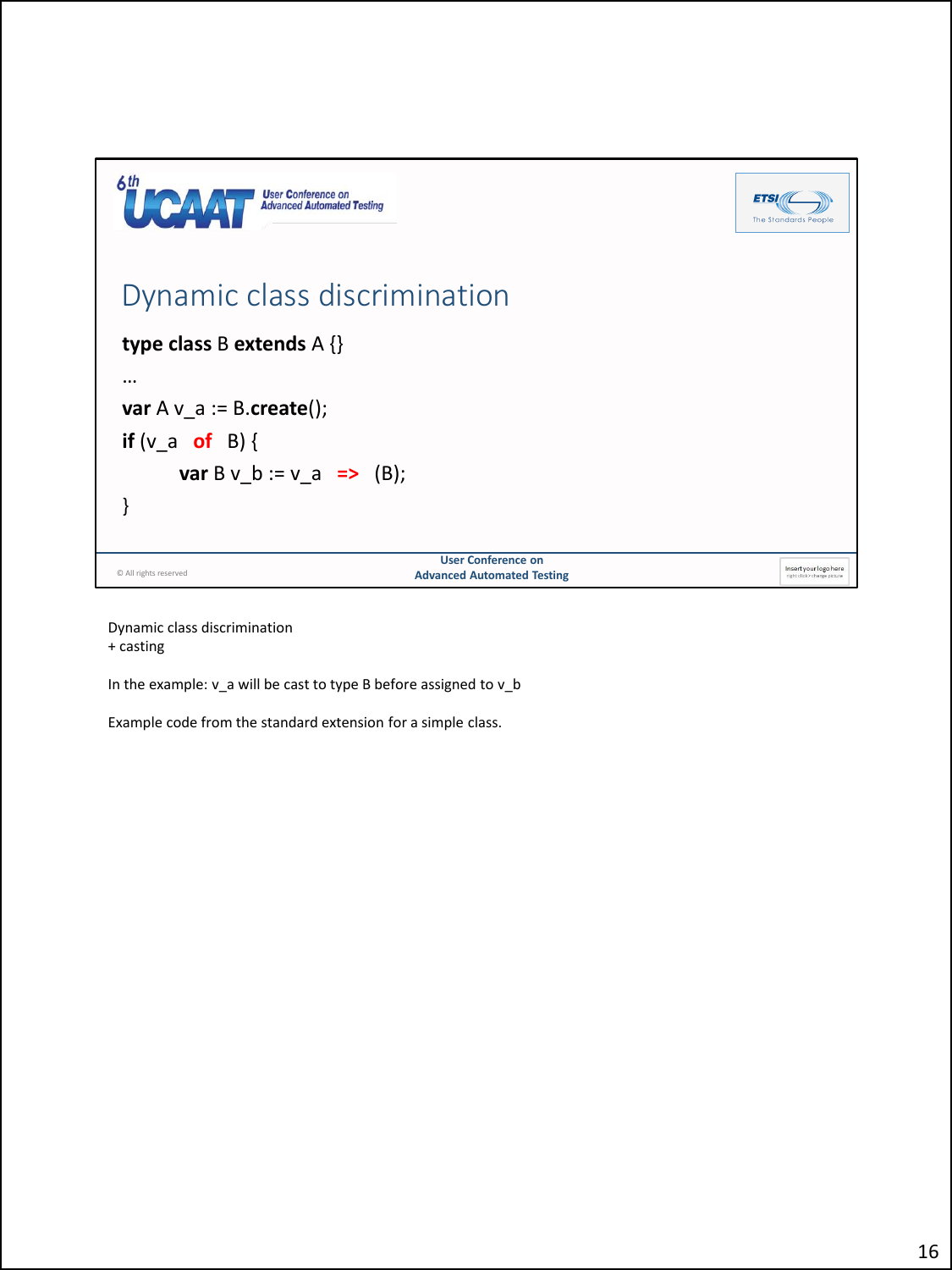| 6th<br><b>User Conference on<br/>Advanced Automated Testing</b>                         | <b>ETS</b><br><b>The Standards People</b>            |
|-----------------------------------------------------------------------------------------|------------------------------------------------------|
| <b>Exception handling</b>                                                               |                                                      |
| function f init(in charstring name) exception (charstring, integer)                     |                                                      |
| $\{$<br>if (name was not registered) {<br>raise ("Could not initialize " & name);       |                                                      |
|                                                                                         |                                                      |
|                                                                                         |                                                      |
| <b>User Conference on</b><br>C All rights reserved<br><b>Advanced Automated Testing</b> | Insert your logo here<br>right click> change picture |

An other hardship when creating large libraries is the handling of exceptional execution path and release –ing resources in case of errors.

Exceptions can be thrown to handle exceptional behaviors.

It is also possible (although optional) to list the exceptions that can be thrown inside a function in the function's signature.

Previously functions could indicate such special execution step, by returning error indication values (for example an integer), that on the receiving side is easily forgotten to be handled.

When the exception list is described for the function, tools will have a chance to provide stronger checks (is there an exception that is expected, but not handled here?)

In the example: When the exception is raised f\_init terminates.

Example code from the standard extension for throwing an exception.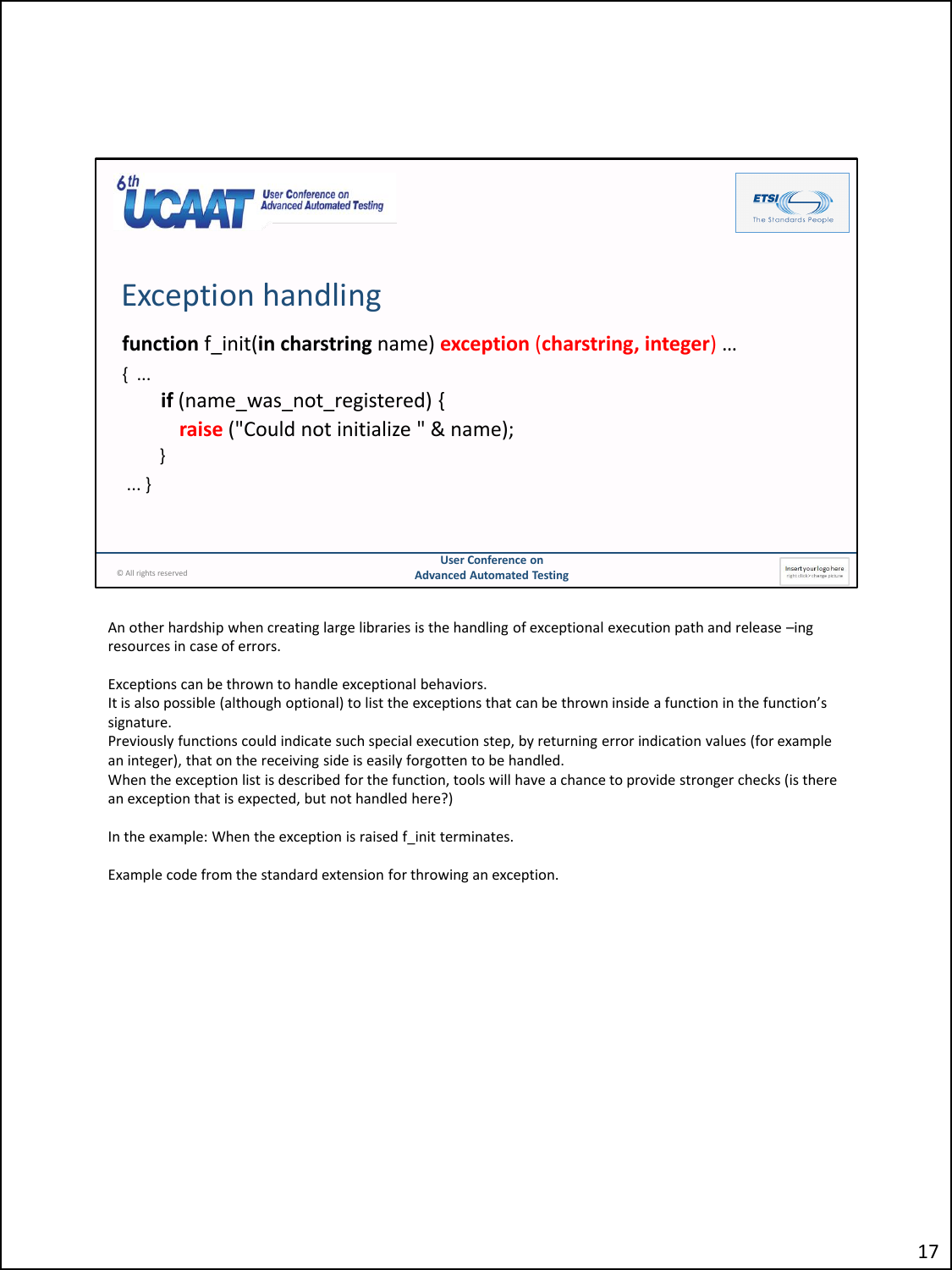

Exceptions do not define new types, already existing types can be used. For example throwing an exception with a charstring description, or an integer value.

Please note, that there is no try clause in the above code.

Exception catching is not related to a specific try-catch kind of construct like in C++/Java style, but can be added to statementblock (also functions, altsteps, testcases).

In the example:

In both catch cases it is possible to release resources.

The first catch will also terminate the function, returning.

The second catch clause leaves the function raising the exception again so that it can be handled in the calling function.

Example code from the standard extension for catching an exception.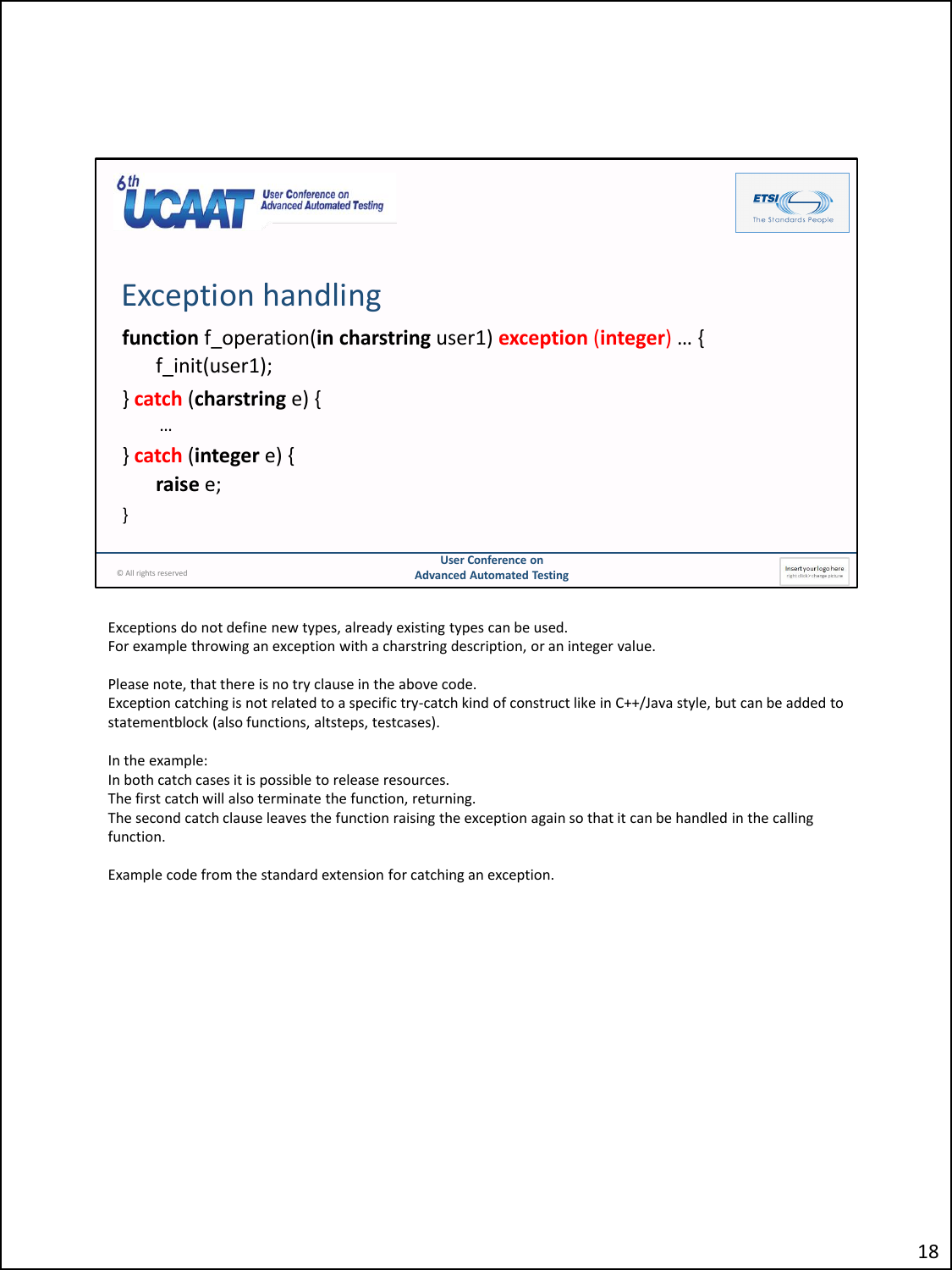| 6th<br><b>TEAV</b>        | <b>User Conference on<br/>Advanced Automated Testing</b>       | <b>ETS</b><br><b>The Standards People</b>            |
|---------------------------|----------------------------------------------------------------|------------------------------------------------------|
| <b>Exception handling</b> |                                                                |                                                      |
| f init("unknown user");   | <b>testcase</b> t_myTest1() runs on myComponent {              |                                                      |
| $\cdots$                  |                                                                |                                                      |
| $\}$ finally $\{$         |                                                                |                                                      |
| $\cdots$                  |                                                                |                                                      |
| © All rights reserved     | <b>User Conference on</b><br><b>Advanced Automated Testing</b> | Insert your logo here<br>right click> change picture |

In TTCN-3 it will also be possible to use a finally clause.

The contents of this clause get executed when the scope is left, independent of there being an execution or not. This allows for safe releasing of resources.

In the example:

An exception will be raised in the call to f\_init.

Because of the raised exception, execution continues in the finally block.

In the final block component resources can be freed and as the exception is not cought before leaving the testcase, a dynamic error is reported.

Example code from the standard extension for throwing an exception.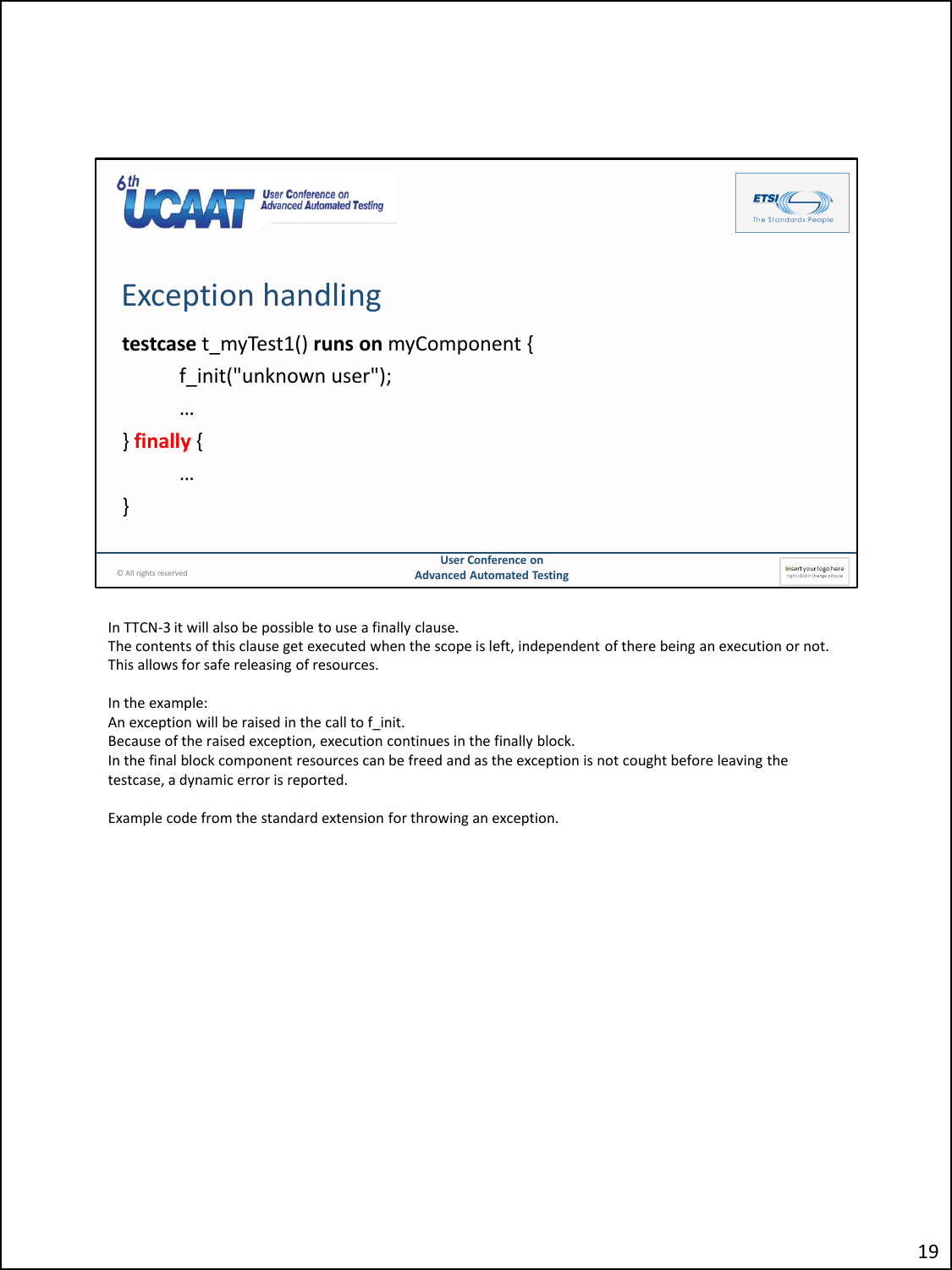

Test are getting bigger + more and more complex !

Object Orientation was seen in many cases to help in creating more maintainable software architectures in software development.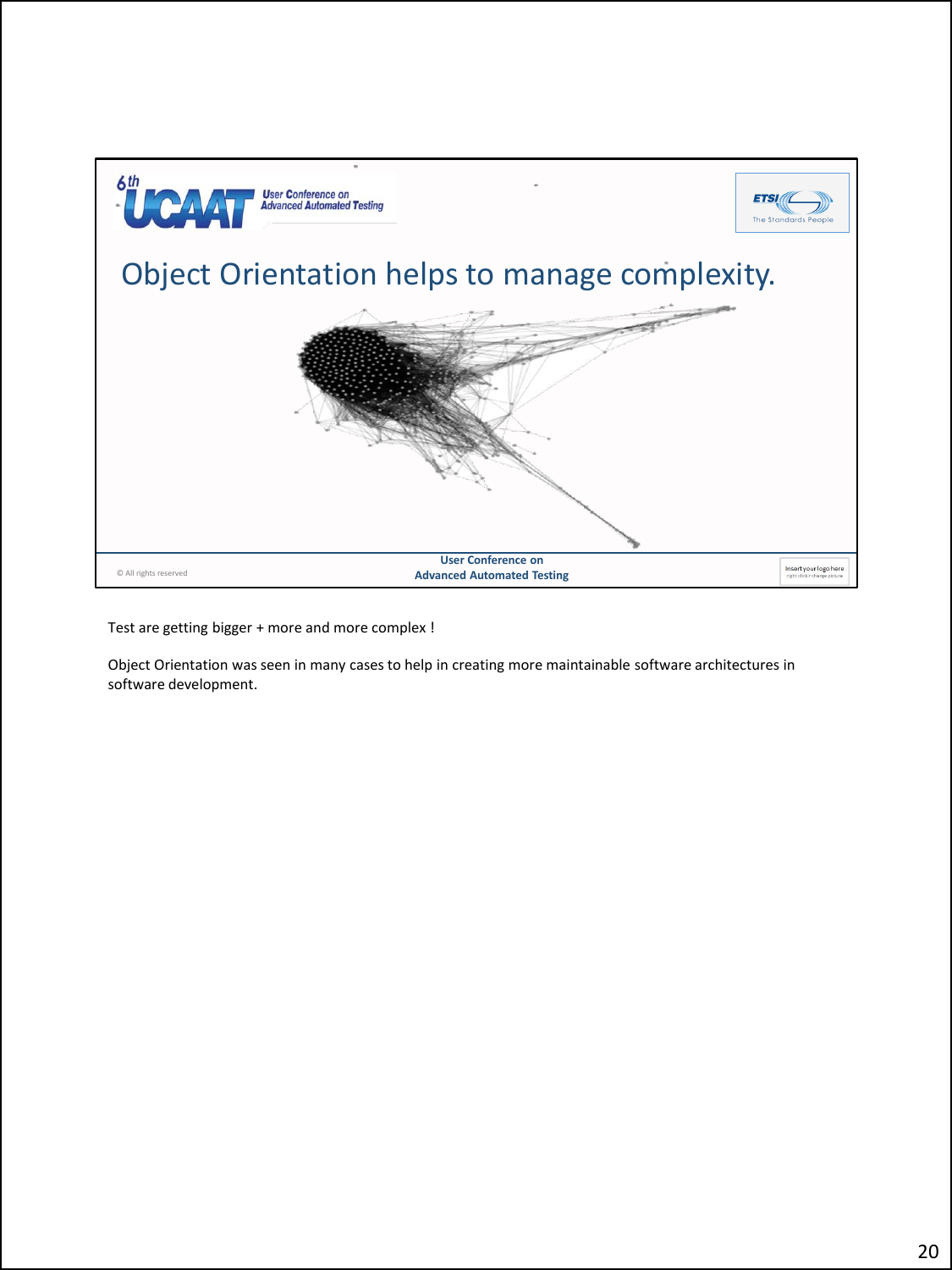| 6 <sup>th</sup><br><b>User Conference on</b><br><b>Advanced Automated Testing</b>                                                                                                               | <b>ETS</b><br>The Standards                          |
|-------------------------------------------------------------------------------------------------------------------------------------------------------------------------------------------------|------------------------------------------------------|
| <b>Future directions</b>                                                                                                                                                                        |                                                      |
| Experience report and feedback is needed from users<br>To see how much Object-Orientation is needed/beneficial for testing.<br>٠<br>To prioritize new Object-Orientation features.<br>$\bullet$ |                                                      |
| <b>User Conference on</b><br>© All rights reserved<br><b>Advanced Automated Testing</b>                                                                                                         | Insert your logo here<br>right click> change picture |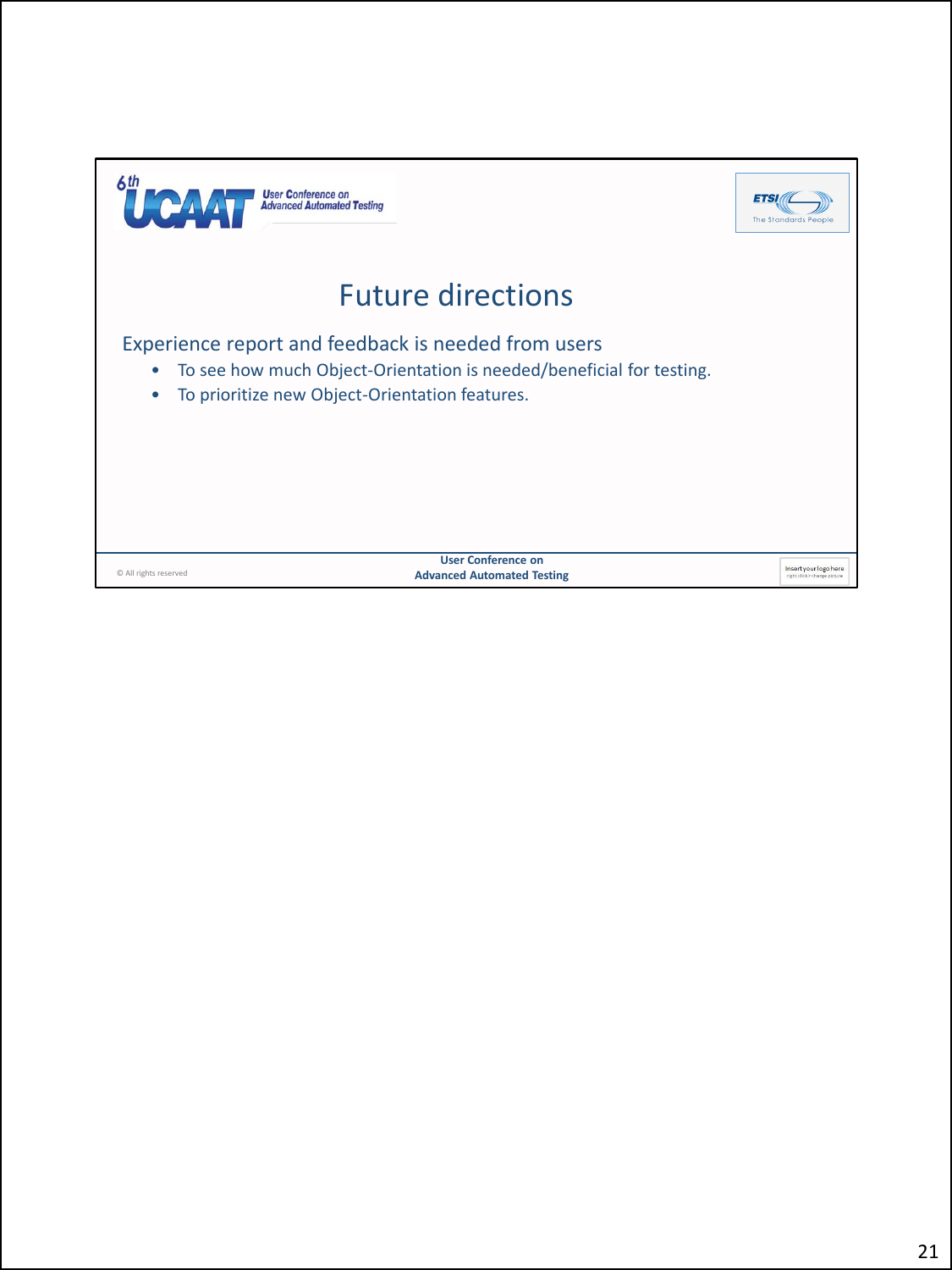| 6th<br>UPAY           | <b>User Conference on<br/>Advanced Automated Testing</b><br><b>ETSI</b> | <b>The Standards People</b>                          |
|-----------------------|-------------------------------------------------------------------------|------------------------------------------------------|
|                       | Thank you for your attention                                            |                                                      |
|                       |                                                                         |                                                      |
|                       | STF550@etsi.org                                                         |                                                      |
| © All rights reserved | <b>User Conference on</b><br><b>Advanced Automated Testing</b>          | Insert your logo here<br>right click> change picture |

Should someone feel like having seen these constructs in C++/Java like languages … we have done a good job, in creating a new language feature that new users can pick up and start using right away.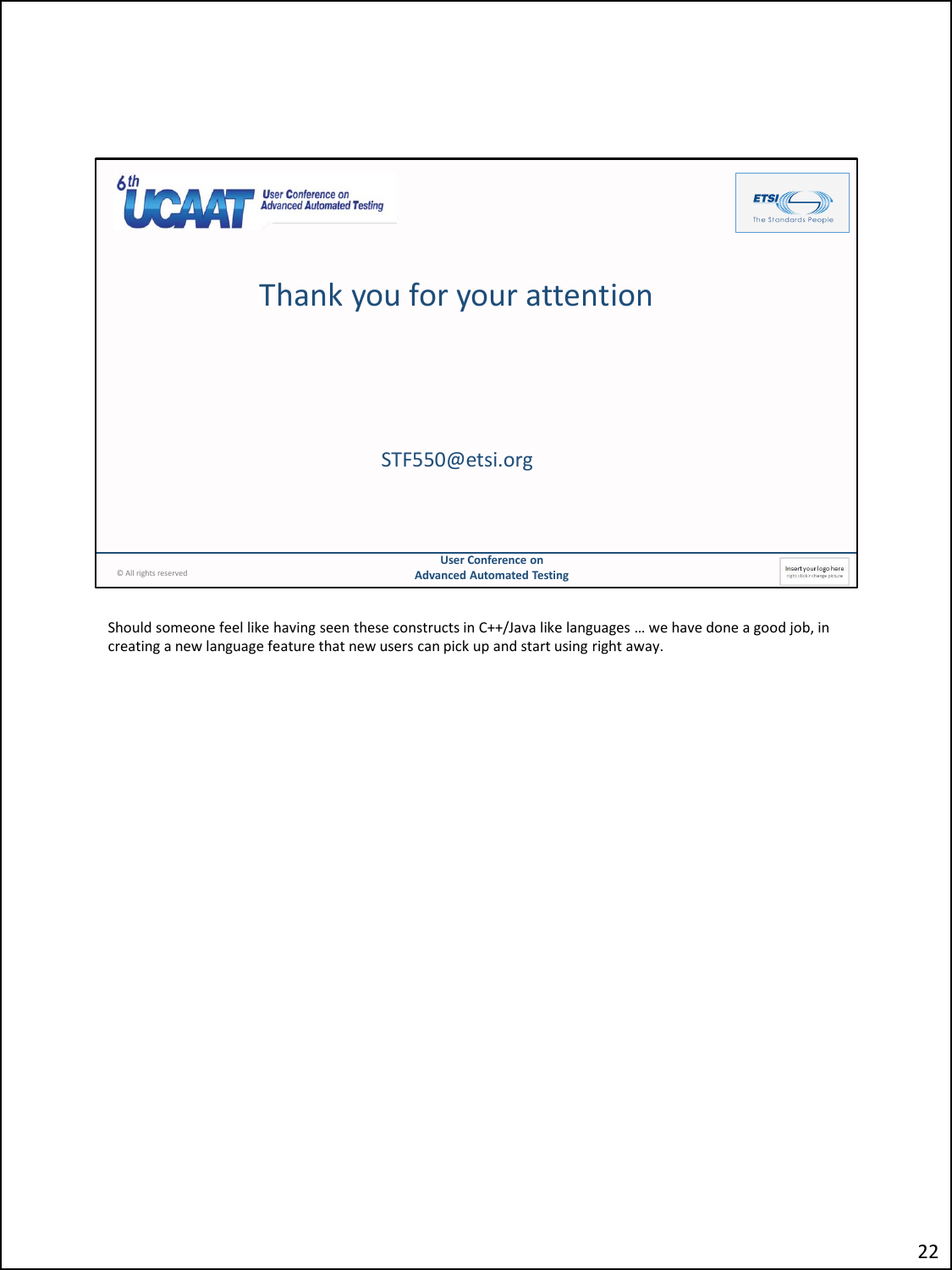| 6th<br><b>User Conference on</b><br><b>Advanced Automated Testing</b>                   | <b>ETS</b><br>The Standards People                   |
|-----------------------------------------------------------------------------------------|------------------------------------------------------|
| <b>Advanced matching</b>                                                                |                                                      |
| type record of integer Numbers;                                                         |                                                      |
| <b>template</b> Numbers mw sorted := $@dy$ namic {                                      |                                                      |
| for (var integer $v_i := 1$ ; $v_i <$ lengthof(value); $v_i := v_i + 1$ } {             |                                                      |
| if $(value[v_i-1] > value[v_i])$ { return false; }                                      |                                                      |
|                                                                                         |                                                      |
| return true;                                                                            |                                                      |
|                                                                                         |                                                      |
| <b>User Conference on</b><br>C All rights reserved<br><b>Advanced Automated Testing</b> | Insert your logo here<br>right click> change picture |

To simplify and increase the power of TTCN-3 template we also introduced advanced matching constructs.

Of which maybe dynamic matching is the most powerful.

Similar to other matching mechanisms, it can be considered as a boolean function that indicates successful matching for the value to be matched by returning the value true and unsuccessful matching by returning the value false.

But in this case the user is able to provide her own algorithm for evaluating the matching criteria.

In the above example value is of type Numbers.

The template uses dynamic matching, and matches if the elements in the record of value are in a descending order.

Example code from the advanced matching standard extension for dynamic matching.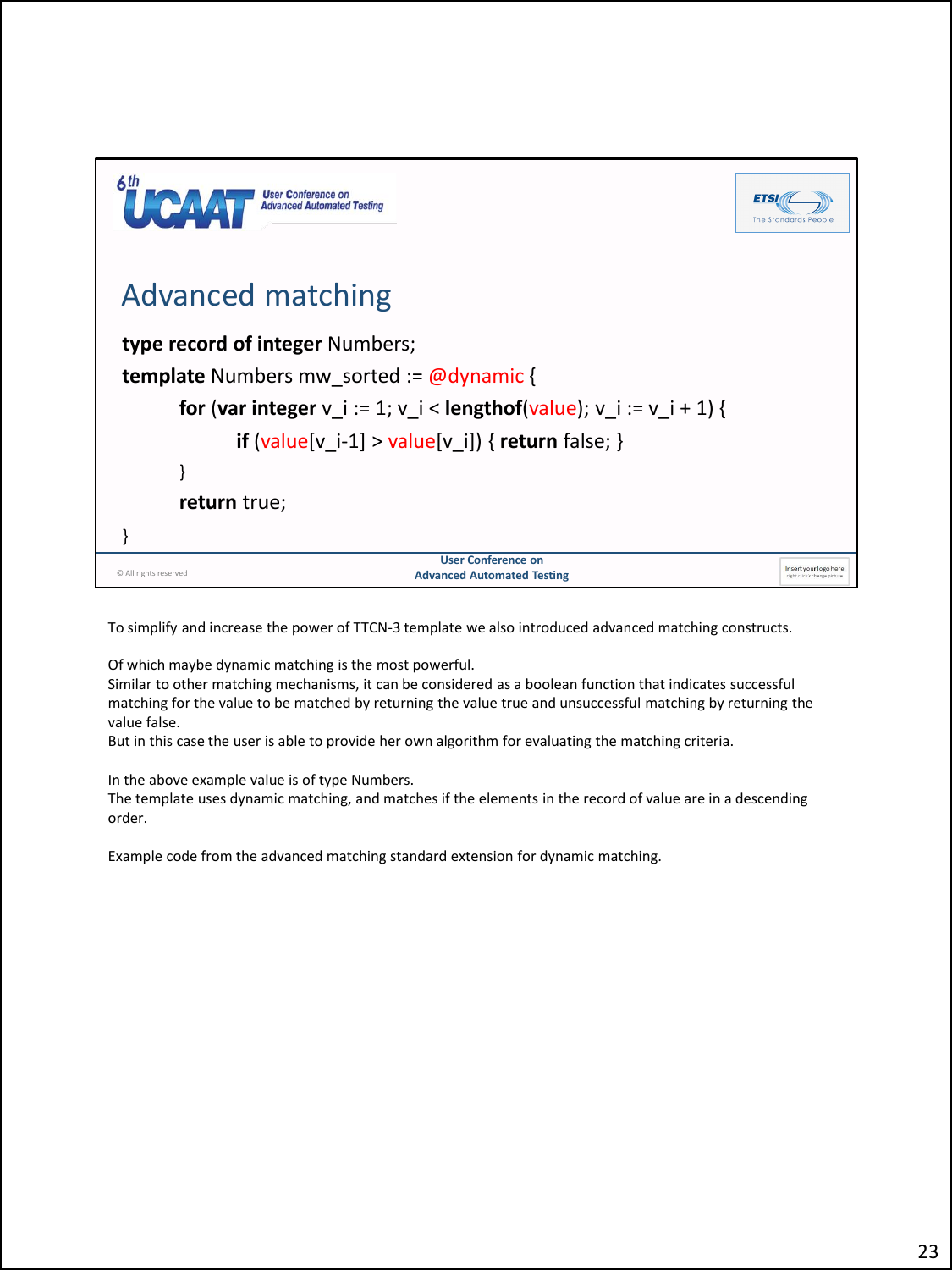| 6th<br><b>User Conference on<br/>Advanced Automated Testing</b><br><b>TEPA</b> |                                                                | <b>ETS</b><br><b>The Standards People</b>            |
|--------------------------------------------------------------------------------|----------------------------------------------------------------|------------------------------------------------------|
| <b>Advanced matching</b>                                                       |                                                                |                                                      |
| New ways to combine templates:                                                 |                                                                |                                                      |
| • Conjunct                                                                     |                                                                |                                                      |
| • Implies                                                                      |                                                                |                                                      |
| • Except                                                                       |                                                                |                                                      |
| • Disjunct                                                                     |                                                                |                                                      |
| Handling repetition $(H(2, 5))$ .                                              |                                                                |                                                      |
| Value retrieval from matching (->).                                            |                                                                |                                                      |
|                                                                                |                                                                |                                                      |
| C All rights reserved                                                          | <b>User Conference on</b><br><b>Advanced Automated Testing</b> | Insert your logo here<br>right click> change picture |

To simplify and increase the power of TTCN-3 template we also introduced advanced matching constructs to combine existing templates.

Conjunct: The conjunction matching mechanism is used when a value shall fulfil several distinct conditions. Implies: The implication matching mechanism is used when a match is checked only if specified conditions are met.

Except: The exclusion matching mechanism is used when a general matching rule is to be restricted by an exception.

Disjunct: The disjunction matching mechanism specifies one or more alternatives for matching multiple elements of record of, set of or array.

Repetition is a specific symbol used inside record of, array, bitstring, hexstring or octetstring templates to match repeated sequences of items.

In case of a successful template match, the value which matches the template can be assigned to a variable. This can be specified using the "->" symbol.